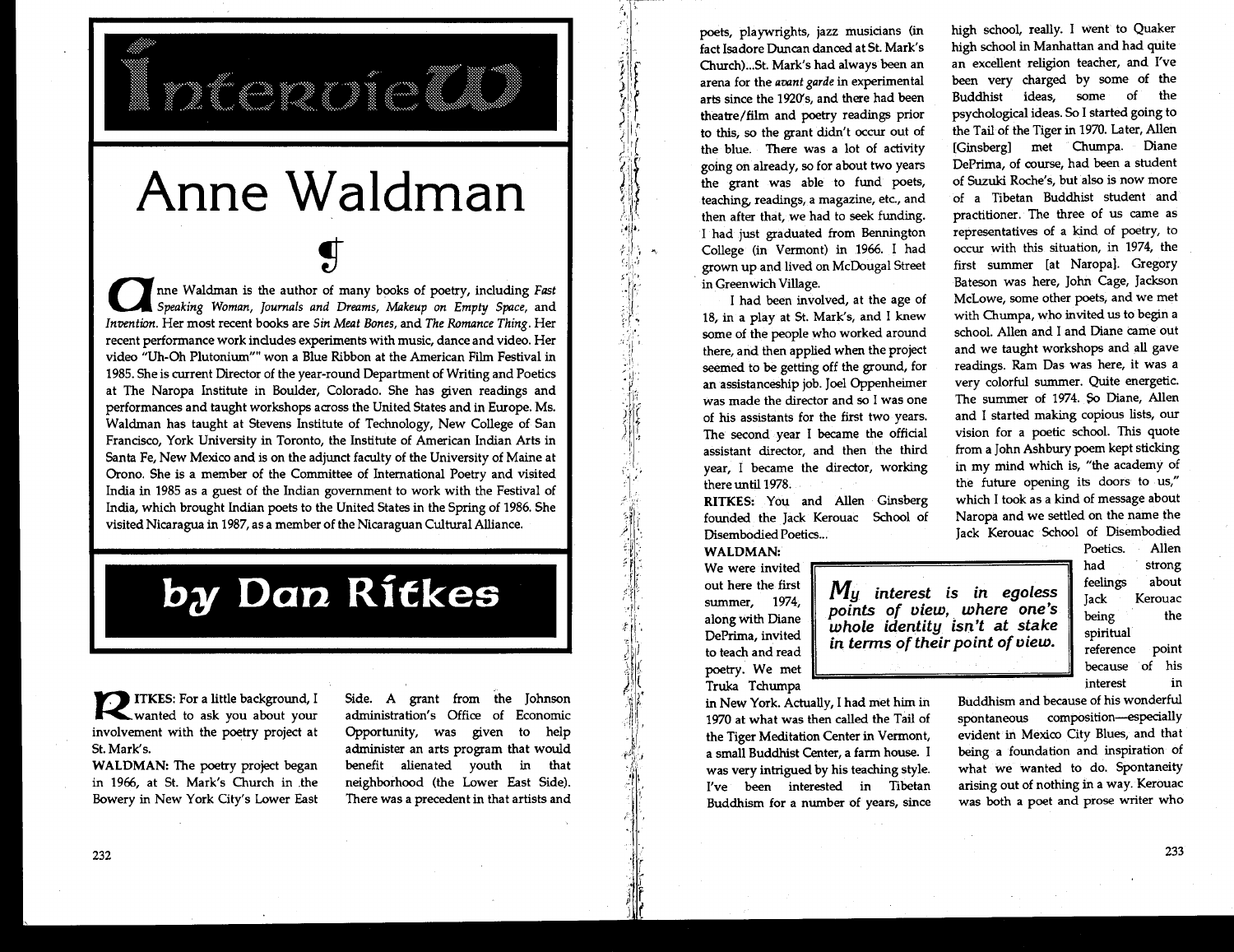the many younger poets that I was affiliated with around the St. Mark's Poetry Project could identify with. Then the following summer we invited a number of poets to come, including Diane again, John Ashbury, Gregory Korso, William Burroughs, Bill Merman and a number of others and peripheral people sensing a magnetism. Things kicked off quite nicely that next summer and became year-round in 1976. The poetics department and Naropa itself. **RITKES:** I'm interested in your recent

trip to Nicaragua. What brought that about?

**WALDMAN: I**  was invited the year before but wasn't able to come to the

annual Reuben Barrio Festival which is held January 18th honoring their major poet, Rueben Barrio. He was a revolutionary and quite a beautiful lyric poet; quite elegant. So they have an annual poetry conference and festival which invites poets from all over the world. We were hosted very modestly but warmly. It's the Cultural Ministry that supports this yearly event and several poets came. There was a contingent from Maine, several former Naropa students: Joe Ritchie, Ethlynne Sterns, and Elliot Greenspan all went. Some poets from Washington including Lamont Steptoe, a black writer who works with the Painted Bride Quarterly, the art center from Philadelphia and Sonia Sanchez, a black poet of great distinction and we gave some group readings. Some of our work had been translated into Spanish so we were able to communicate. So I was able to stay with a wonderful Nicaraguan woman poet in her forties; a revolutionary,

mother of five whose families came apart after the revolution and she was very active herself. Her husband wanted her to step back and become domesticated again, but she just couldn't give up the struggle and is very active working with the Officina the Mujaras which is an organization that educates women about their legal rights property and marriage and so on. I was so impressed by the women I met. Iliana Rodrigues, who's the head of the Bibliotech Nationale and Cardinale's

> assistant. Terrific writers; very strong. I've never seen women liberated to such an extent. It's true they have this backdrop of revolution and

they're quite unified in that, but there was tremendous **—** 

*For me the poem is still a kind of performance and experience and a proccess of* 

*enactment on the page.* 

**RITKES:** Was the poetry festival a series of readings?

**WALDMAN:** Readings, some discussion of Nicaraguan literature, panels held in Spanish. Mostly at the Bibliotech Nationale. Some of the American poets gave readings in coffee houses.

**RITKES:** Are people in Latin America more interested in their poets?

**WALDMAN:** I'd say it's part of their culture. A very important part of their culture. In the opening event, Comandante Thomas Borge in his speech said that poetry would hurt the revolution. You don't hear that very often. And that it was important that people are as strong as poets.

**RITKES:** Is poetry accessible to people in Nicaragua?

**WALDMAN:** Yes, I'd say it is. There is a small publishing situation there. People know and memorize work that their own poets write. Their soldiers are encouraged to write poetry themselves. After a battle they'll join around a campfire and recite poetry. I haven't

been to Russia, but there is a similar sense of the Russian poets being very important to the general populace. It's equivalent to pop music and song lyrics in this culture or following the lives of sports

heroes. If you said you're a poet in Nicaragua it actually meant something instead of a complete blank stare. A lot of people within the Sandanista government are themselves poets. The cultural attache is a poet; the Minister of Culture...a lot of the commandantes actually write poetry as well. It's something that a person of heart addresses himself or herself to.

**RITKES:** Is the poem you read the other night on contras, that chant poem, did that come out of your experience?

**WALDMAN:** I wrote that right before I went down there last summer. The contra chant is just a meditation on the word contra.

**RITKES:** How do you feel about poetry that has sort of political bent to it, or a poem that is involved with social issue. Is that something that you consciously try to do?

**WALDMAN:** Speaking for myself personally, it's a way for me to express my emotions and connections to certain issues. It's certainly not all I do, but it's one aspect. I find I can communicate something that way: whether it's rage or passion or a psychological state in which these issues are very much alive. It's beyond a political point of view. I'm not allied with a fixed point of view or political party because those are

*I work the way a filmmaker might by arrangement and bringing a disparate piece from here, arranging that over there, ordering it in a very different way. It's a different*   $$ *spontaneous poem that just arises.* 

constantly shifting. My interest is in egoless points of view, where one's whole identity isn't at stake in terms of their point of view. So I'm very wary of those kinds of positions, yet I feel that some of

the work is expressing a human outrage. **RITKES:** Do you find in writing that there are any pitfalls or any difficulties in writing about social issues?

**WALDMAN:** If that's all one was doing, yes definitely. It gets very one-note or too strident, or isn't really effective the way a poet would want it to be. But there is also great political poetry. Allen Ginsberg, Denise Levertov, all the poets I've known and admired have made certain kinds of political statements political in the big sense. I think yes, of course, if you're just sort of complaining and writing out of a paranoia or putting down the so-called other side, there's a danger.

**RITKES:** Do you feel a certain responsibility as a poet to deal with social issues?

**WALDMAN:** Of course.

**RITKES:** A lot of writers don't A lot of great writers don't.

**WALDMAN:** We'd have to talk about examples because I think a lot of writers do it in a bigger way, maybe. It's not addressing a local situation. My definition of what political poetry is, is quite broad. In a way it's witness, the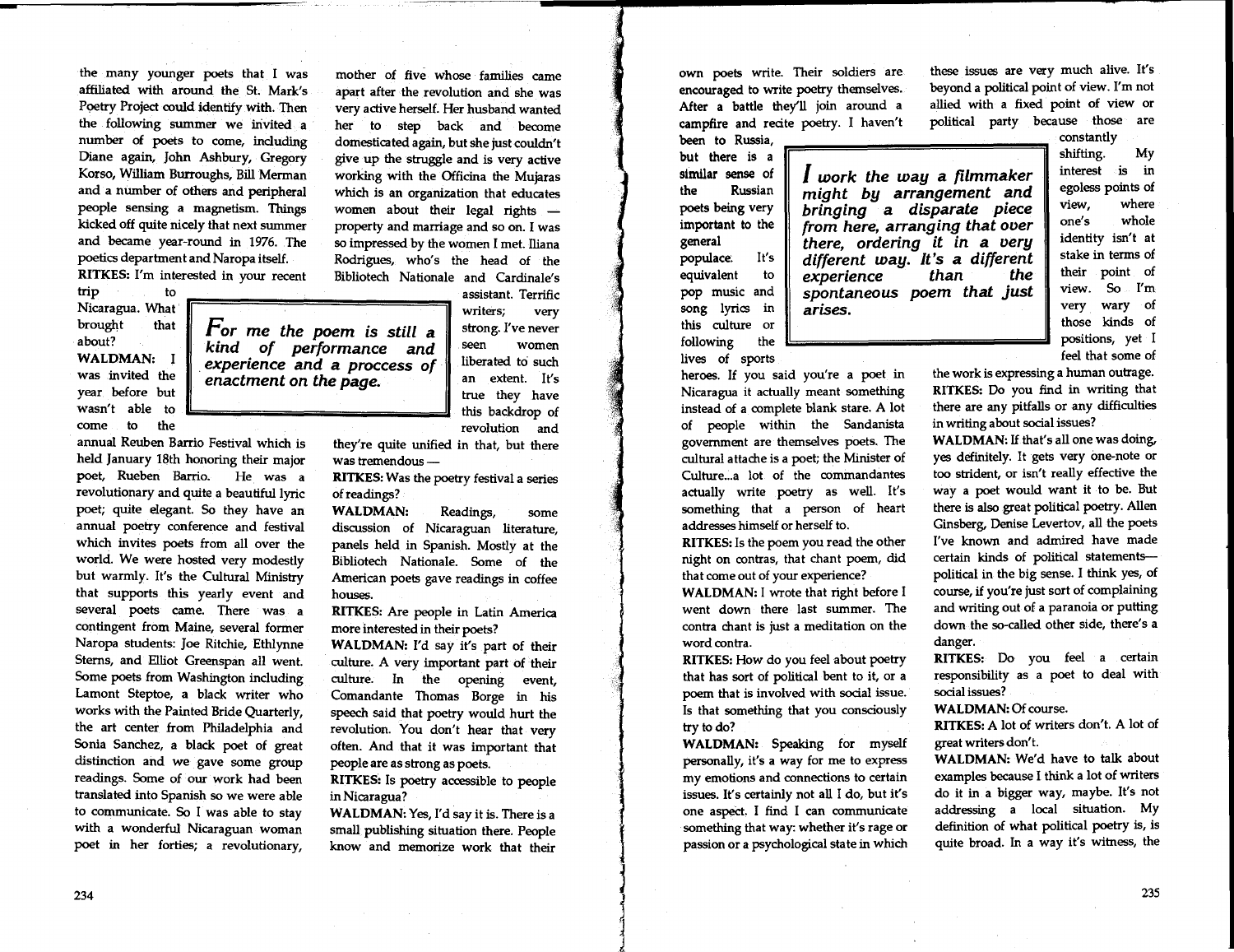poet as witness to whatever is going on. Telling things as they are without necessarily attitudinizing or projecting their own opinion onto you.

**RITKES:** It's ironic, but Allen [Ginsberg] would probably say that he would never start out writing a political poem, yet that is very often what he comes up with.

**WALDMAN: There** are things going on in poetry on a lot of levels. For me the play on the word "contra" then "contro" versus contumateous (sic), diction, contradiction, contratempo...there is a lot of play in a pure language level in that

work. Then there is the whole meaning. I was exploring the meaning of that **word.** 

**RITKES:** What interested you in the performance **aspect? WALDMAN: I** just like to get up there. ..it's a ritual for me. Ecstatic often. I feel I can convey what I mean, or the

psychological state of emotion or the pure play of sound through my body and my voice. And, as I said in my lecture, the work is built into what the poet is potentially capable of. And the word "performance" has this sort of new meaning which is connected to performance art. It's much more organic. I don't even like to label it. It's true that many poets just get up and speak or read their work.

**RITKES:** Some don't even read it. **WALDMAN:** Many don't. But for me the poem is still a kind of performance and experience and a process of enactment on the page.

*The whole rock music world has its own reality and set of conditions and demands. It's another way of working. It doesn't concern itself with big issues. It doesn't make you face your own death.* 

**RITKES:** You sometime accompany your work with music. Almost like a song. Is that a distortion of what a poem is? I often think of a poem as something that's on a printed page. Is adding music getting away, or is it getting back to **— WALDMAN:** It gets back to tradition. I enjoy working with music. I hear music. I have musical ideas with certain pieces. And I have tons of work that wouldn't lend itself to that kind of treatment and is better off on a page or is too long in the performance context. I don't write songs in the traditional sense. I'm not writing song- lyrics. I'm writing poems

that are very musical and lend themselves to musical

accompaniment or not. My voice is the primary instrument. Frankly, I enjoy the

collaboration. I've also worked with dancers. I've worked where the dance is a musical accompaniment;

just completely silent sometimes. I've worked images that way as well. The work has to stand on the page, first of all. For example the title poem of my book, *Skin-Meat-Bones:* that poem printed is a text for an oral performance more than any of the other poems in the book, and yet I think it works as text on the page. I have a note about the word "skin" being in a high register that the poem is meant to be sung or chanted. "Meat" in the middle register, and "bones" in a bass register. It's almost a transcription for a performance. Rothenbaz's anthology, "Technicians of the Sacred" has a lot of native American pieces in there which have instructions

for an event or performance or ritual **enactment. Lyrics** have their place **and some will work better than others on the page, but there is an understanding they're meant or were composed or designed with sound in mind. That poem came to me in its sound. I woke to that. I heard that. That was the poem for me. It wasn't just words on a page. Some work demands to be expressed that way. I put off publishing that poem for many years for that reason, because it wasn't effective on the page. There is a long poem in the book,** *Skin, Meat, Bones*  **entitled, "Science Times" which is in these very, very dense stanzas. I think it's 20 pages and is actually written for the page. It's a poem I've read very rarely. And then there's one collage work which is working with a number of voices and other words and text and is put together. I may overhear something and write it down or get some ideas out of a particular text or whatever, and incorporate some of that information and vocabulary. I work the way a filmmaker might by arrangement and bringing a disparate piece from here, arranging that over there, ordering it in a very different way. It's a different experience than the spontaneous poem that just arises. There are many ways of working. The work also demands its own way of being presented. I'm interested in a wide range of methods and constantly being available to the poem that arises through me, wherein I'm the instrument on which it's playing. I love working vocally on a stage environment, playing out certain musical ideas, collaborating with any number of different kinds of musicians from contemporary to dassical to improvisational jazz to pop form. It's endless.** 

**RITKES: How do you feel about the fact that a lot of musicians whose lyrics are**  **mediocre get all sorts of media attention and money, while poets who might have more cleverness in their work get very little media exposure and can't make a living strictly at writing?** 

**WALDMAN: I agree that** there's often more talent [among poets], except there is a whole realm, the whole rock music world that has its own reality and set of conditions and demands. You often have to be very single-minded. It's another way of working. People can dance to it. It has its own level. It's something that the general populace can relate to. It's not too high-brow. It's not necessarily challenging. It doesn't concern itself with big issues. It doesn't make you face your own death. There are exceptions, of course. We all know what those are. There have been incredible geniuses within that realm who have touched the lives of millions of **people.** 

**RITKES:** Poetry does a lot of things music does.

**WALDMAN: Well, maybe you just can't dance to it enough. I don't feel that's an ax I want to grind particularly. I've been able to work and travel...I've travelled with the Bob Dylan scene and met various figures whom I respect and have enjoyed their music. I've touched into certain members of the Rolling Stones and actually appreciated what they did musically. And the Beatles...certainly John Lennon was a tremendous genius and had to work within those mediums and forms and was able to really communicate on a lot of levels. I don't think every poet is capable of doing that. Allen [Ginsberg] has achieved a certain culture figure stature through his work and also who he is. William Burroughs. I consider cross-over kinds of artists like Laurie Anderson very important. I think of her more as a musician. I don't feel envious or cheated or like that's secretly my desire. Every young kid at some**